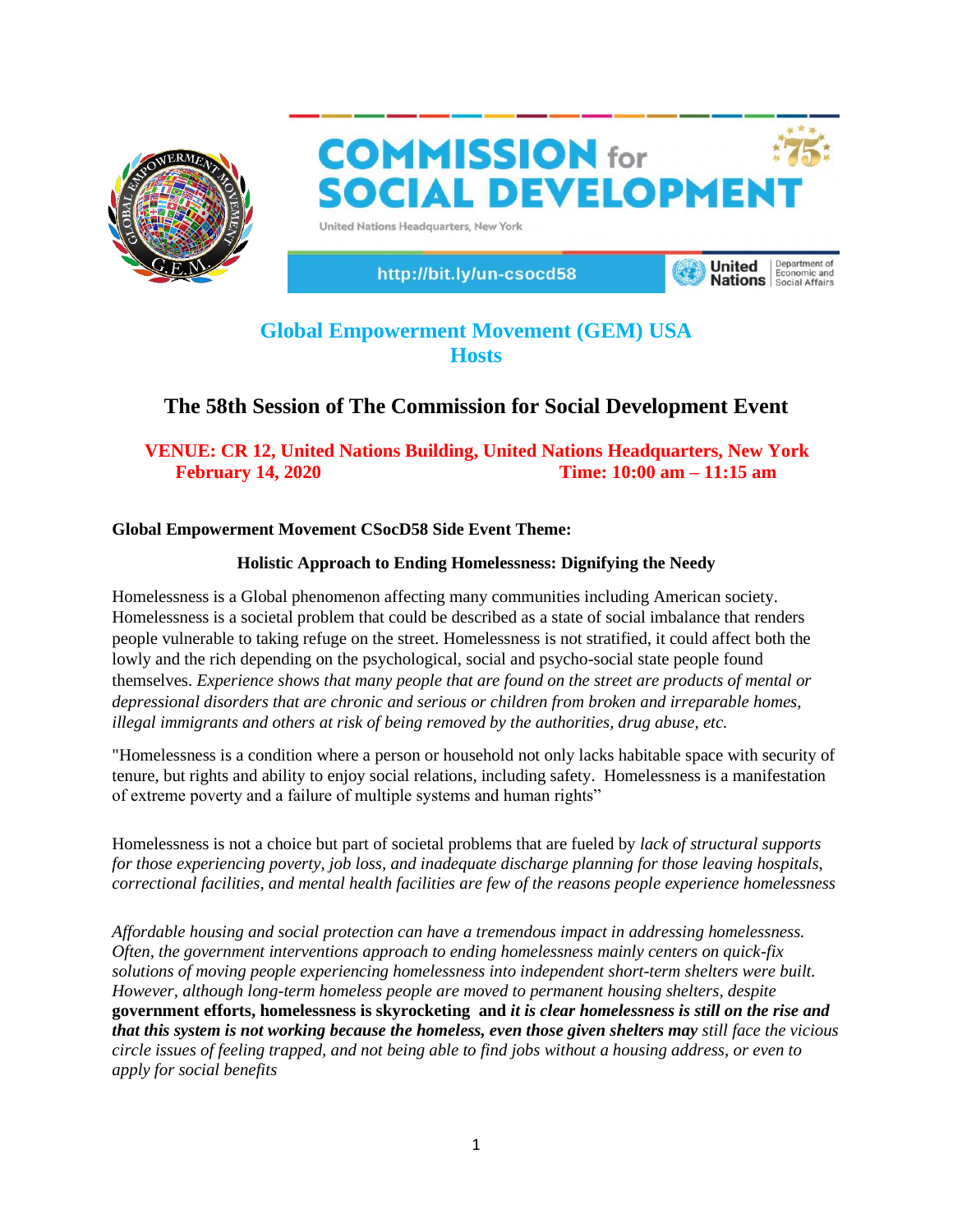#### **Homelessness can lead to lack of education and malnutrition for children, human trafficking, etc.**

To effectively address Homelessness, there is the need to identify the following *complexities* that are interwoven with homelessness:

- Poverty
- Broken Homes
- Racial and Gender Discrimination
- Unemployment
- Human Trafficking
- Public Health
- Housing Affordability
- Domestic Violence
- Mental Illness
- Substance Misuse
- Urbanization

*To truly help to put an end to the homelessness issues, we need a radical change that includes homes for all. We must provide permanent housing for all and address all the identified complexities together, as one strategy does not apply for every community.* 

#### **Objectives**

#### *The Side Event will*

- *Review the interconnectedness between homelessness and poverty and health and well-being of homeless individuals or people at risk of it as well as explore options for reducing youth that are at risk of human trafficking, drug abuse, or broken homes.*
- *Share more light on the complexity of Homelessness beyond the issue of housing unavailability and without the immediate prospect means and the ability to acquire appropriate housing.*
- *Highlight the critical importance on the preventative frameworks* that have to do with stopping homelessness before it begins by targeting it at all levels through preventative initiatives aimed to create structural change, to stop it if there is a high risk, and to prevent who have previously experienced homelessness from experiencing it again. Prevention is said to be better than cure.
- Emphasize individual or corporate responsibility in affordable housing and social protection in the Sustainable Development Agenda to leave no one behind
- Elaborate on the importance of focusing on the various ways to contribute to ending homelessness, with a focus on individual roles because every contribution to supporting the cause counts.
- Raise awareness on the specific vulnerabilities of single mothers in relation to homelessness
- Present current situation in selected State, New Jersey, share challenges that put families at-risk (poverty; lack of affordable housing, domestic violence, migration, mental illness, Discrimination Unemployment, etc.)

Lastly, the Side Event will make a clarion call to dignify the needy and to be a blessing to others by taking participating in the ways to address, ease, and end homelessness on an individual level which includes the following:

- Donating money or resources to local organizations that assist those experiencing homelessness,
- Volunteering with these organizations, or
- Becoming an advocate. Advocacy work can include supporting a mandatory minimum income, or a preventative strategy on homelessness.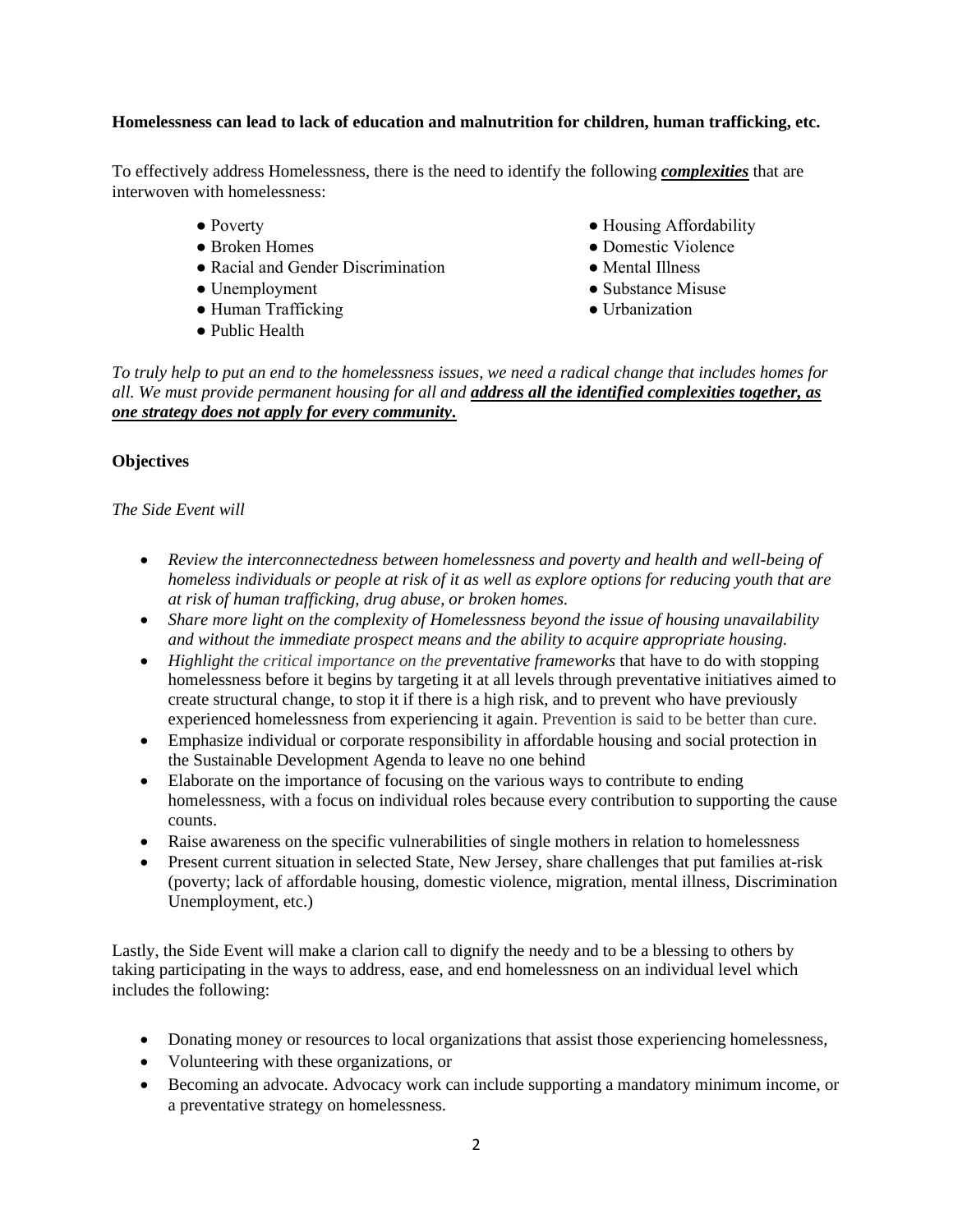- Donation of winter clothing to many homeless individuals
- Providing support in terms of outreach services to warming centers or call local outreach services to check on those who are outside in the cold.

**Expected Outcome:** A renewed motivation and involvement of All and Sundry to get involved because All Hands are needed on deck to easing and ending Homelessness; with emphasis on individual and corporate responsibility in affordable housing and social protection in the Sustainable Development Agenda to leave no one behind

#### **Outcomes Submitted to be use for a Report on CSocD58**

The outcomes or recommendations of the discussions will be reflected in the GEM Executive President's summary to be submitted to the Commission for Social Development to the ECOSOC, to be used in a report on CSocD58 in the 2020 High‐Level Forum.

#### **For More Information, Please Visit**

*https://www.globalempowermentmovement.org/united-nations-events/*

#### **8. Time: 10:00am – 11:15am; Total Duration: 1 hour 15 minutes**

The time allocation for the discussion is as follows:

| <b>Speaker</b>                                                                                                                                  | <b>Speaking Time</b> |
|-------------------------------------------------------------------------------------------------------------------------------------------------|----------------------|
| <b>Introduction/Opening Remarks/Context-Setting &amp; Introduction of Moderator by</b><br>the GEM Executive President                           | 4 minutes            |
| <b>Welcome Remarks by the Chair</b>                                                                                                             | 5 minutes            |
| <b>Keynote Speaker</b>                                                                                                                          | 15 minutes           |
| <b>Special Guest</b>                                                                                                                            | 8 minutes            |
| Interactive Panel Discussion: 5 Panelists @ 8 minutes each.                                                                                     | 40 minutes           |
| Holistic Approach to Ending Homelessness: Dignify the Needy from Various<br>Perspectives - Religious, UN/NGO, Government, Physician, Individual |                      |
| <b>Closing remarks By Host/Facilitator</b>                                                                                                      | 3 minutes            |

### **Host/Facilitator DR. QUEEN BLESSING ITUA**

GEM Executive President & Global Ambassador/UN Representative Producer of "Empowered," Blessings of Africa Author, "We Are the Blessings of Africa, Reshaping Our Greatness Together"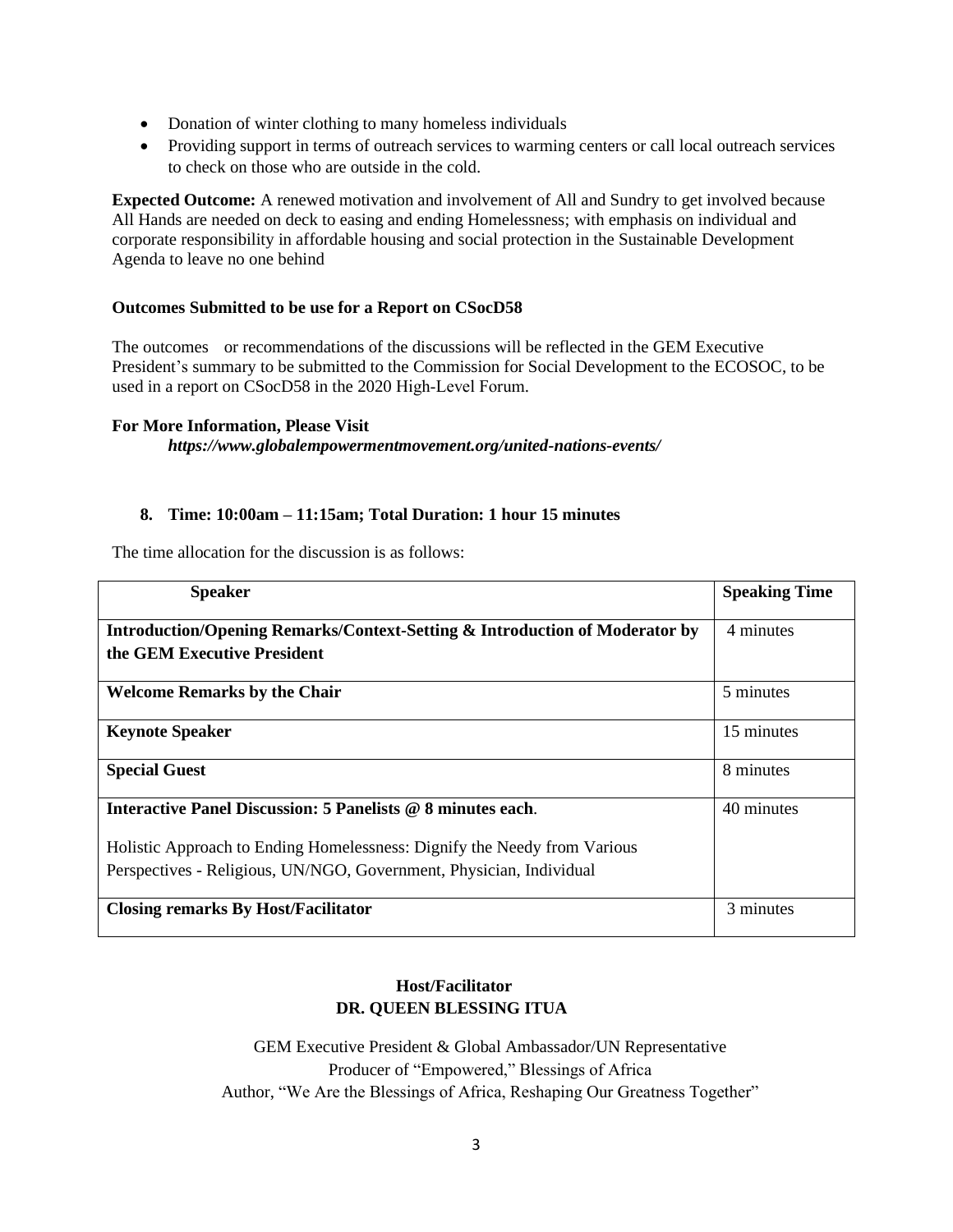#### **FORMAT, PANELISTS, AND GUIDING QUESTIONS**

- **Host:** Welcome and context setting for the side event
- **Chair:** Highlight the critical importance of the theme & declare the forum open
- **Keynote Speaker from Indian – Bhupendra Rathore:** Highlight the Holistic strategies to ending homeless which includes
	- $\circ$  The complexity of Homelessness is beyond the issue of housing unavailability, review the interconnectedness between homelessness and poverty and health and well-being of homeless individuals and at-risk persons to human trafficking, drug abuse, or broken homes;
	- $\circ$  Prevention is said to be better than cure. Highlight a few critical preventative initiatives and structural change that must be established to prevent and to end homelessness.
	- o Expatiate on the role of "Dignifying the Needy" at ending homelessness
- **Guest Speaker: New Jersey State Mayor Anesh**: Present current situation in your community in New Jersey, share challenges that put families at-risk (poverty; lack of affordable housing, domestic violence, migration, mental illness, Discrimination, Unemployment, etc.). What is the government doing to end homelessness, and how can NGOs like GEM partner with the City/State help to mobilize various societal actors to prevent/address homelessness?
- **Jeff Edwards**: What is the specific role of NGOs, private sectors, and investors to ensure access to affordable housing? How does the partnership between your NGO, Believers Today and GEM plan to tackle Homelessness with *affordable housing* in developing communities in America and Africa?
- **Newark Councilwoman Mciver LaMonica:** What government policies and measures have proven to be effective in addressing challenges faced by homeless people at the local, regional and national levels and how can we promote public-private partnership and different stakeholders including local communities, NGOs, investors, and other relevant actors to exchange good practices to combat homelessness?
- **Rajiv Jadhav**: What is the role of technology/media and coaching/mentoring and empowerment of at-risk youths and families in ending homelessness? Highlight your work with At-risk youths and how can NGO like GEM partner with you to do more?
- **Councilman Derryck White:** Present examples of good practices to prevent homelessness**,** and how realistic is turning homeless people into tenants, a compelling experience that worked in Finland, and leaving no one behind in homelessness?
- **William Harris:** Broken homes, single families are particularly vulnerable to poverty and homelessness, a situation that can have dire consequences on their children, how do we support single parents' families to address and to prevent homelessness, with a focus on at-risk youths?
- **Closing Remarks:** Call to Action Individual role in Dignifying the Needy and Ending Homelessness